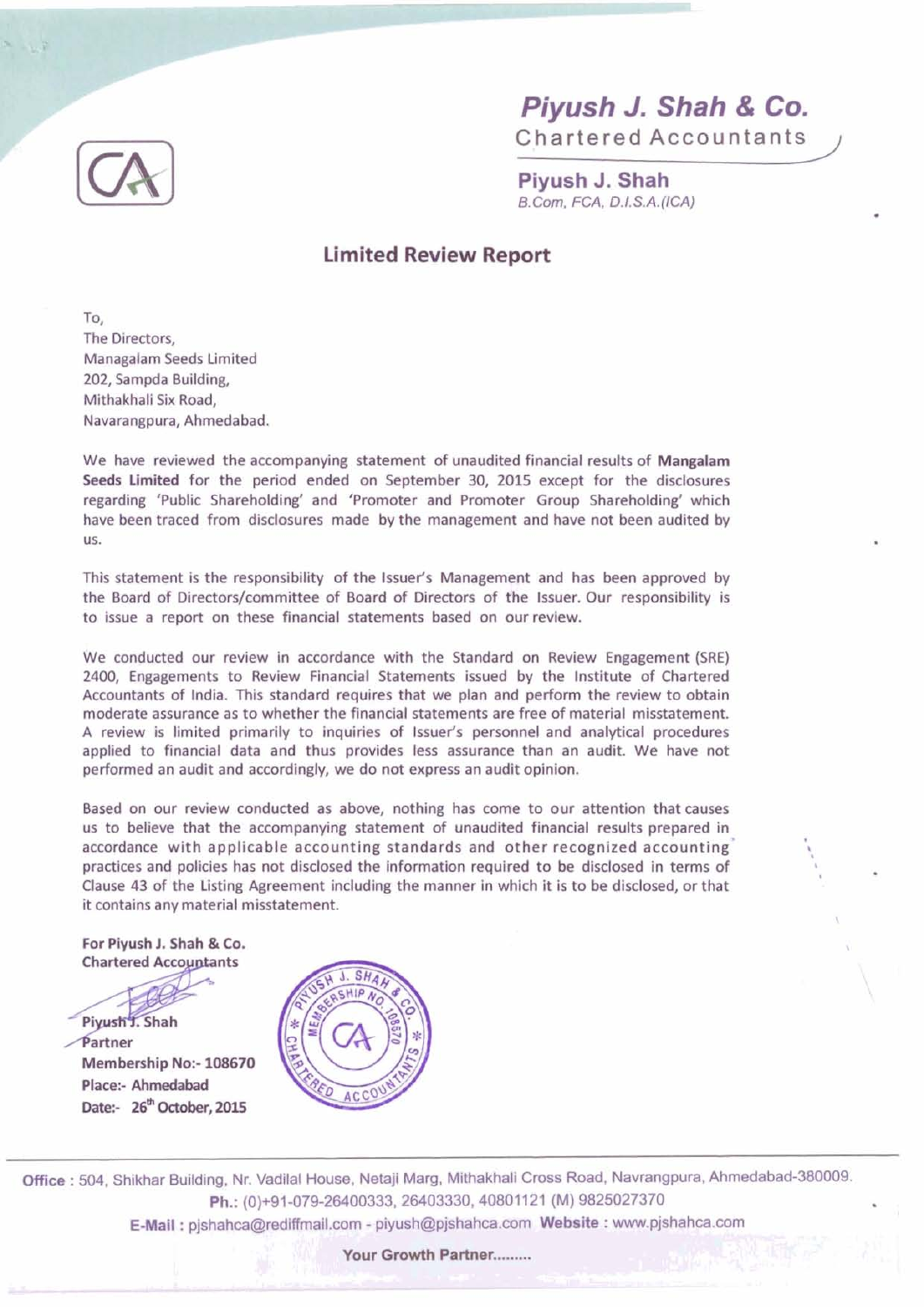## **Mangalam Seeds Limited**

Jew.

## Unaudited Financial Results for the period ended on September 30, 2015

| Particulars                                                                                                                                                                              | Six months<br>ended on<br>30-Sep-15 | <b>Six months</b><br>ended on<br>30-Sep-14 | <b>Previous</b><br>accounting year<br>ended on<br>31-Mar-15 |
|------------------------------------------------------------------------------------------------------------------------------------------------------------------------------------------|-------------------------------------|--------------------------------------------|-------------------------------------------------------------|
|                                                                                                                                                                                          | <b>Unaudited</b>                    | <b>Audited</b>                             | <b>Audited</b>                                              |
| 1. Income From Operations                                                                                                                                                                |                                     |                                            |                                                             |
| (a) Net Sales / Income From Operations                                                                                                                                                   | 119,319,321                         | 81,296,677                                 | 151, 155, 583                                               |
| (b) Other operating Income                                                                                                                                                               |                                     |                                            |                                                             |
| <b>Total Income from Operation</b>                                                                                                                                                       | 119,319,321                         | 81,296,677                                 | 151,155,583                                                 |
| 2. Expenditure                                                                                                                                                                           |                                     |                                            |                                                             |
| (a) Increase / decrease in stock in trade and WIP                                                                                                                                        |                                     |                                            |                                                             |
| (b) Consumption of Raw Material                                                                                                                                                          | 67,209,314                          | 34,956,399                                 | 74,439,457                                                  |
| (c) Purchase of traded goods                                                                                                                                                             | 21,945,530                          | 25,002,781                                 | 36,586,884                                                  |
| (d) Cost of Service                                                                                                                                                                      |                                     |                                            |                                                             |
| (e) Employees Cost                                                                                                                                                                       | 4,393,375                           | 3,182,517                                  | 7,690,633                                                   |
| (f) Depreciation Expenses                                                                                                                                                                | 1,091,454                           | 1,098,121                                  | 2,201,182                                                   |
| (g) Preliminary Expenses                                                                                                                                                                 | 4,324,081                           |                                            |                                                             |
| (h) Other Expenses                                                                                                                                                                       | 11,002,477                          | 7,964,177                                  | 14,624,786                                                  |
| <b>Total Expenses</b>                                                                                                                                                                    | 109,966,231                         | 72,203,995                                 | 135,542,942                                                 |
| 3. Profit from Operations before Other Income, Interest<br>& Exceptional Items (1-2)                                                                                                     | 9,353,090                           | 9,092,682                                  | 15,612,641                                                  |
| 4. Other Income                                                                                                                                                                          | 145,397                             | 12,496                                     | 156,887                                                     |
| 5. Profit before Interest & Exceptional Items (3+4)                                                                                                                                      | 9,498,487                           | 9,105,178                                  | 15,769,528                                                  |
| 6. Interest                                                                                                                                                                              | 1,727,153                           | 1,953,778                                  | 2,907,711                                                   |
| 7. Profit after Interest but before Exceptional Items (5-<br>6)                                                                                                                          | 7,771,334                           | 7,151,400                                  | 12,861,816                                                  |
| 8. Exceptional Items                                                                                                                                                                     |                                     | 526,616                                    | 526,616                                                     |
| 9. Profit (+) / Loss (-) from Ordinary Activities before<br>tax (7-8)                                                                                                                    | 7,771,334                           | 6,624,784                                  | 12,335,200                                                  |
| 10. Tax Expenses                                                                                                                                                                         | (451, 072)                          | 211,177                                    | 865,479                                                     |
| 11. Net Profit (+) / Loss (-) from ordinary Activities after<br>$tax(9-10)$                                                                                                              | 8,222,406                           | 6,413,607                                  | 11,469,721                                                  |
| 12. Extraordinary Item (Net of Expenses)                                                                                                                                                 |                                     |                                            |                                                             |
| 13. Net Profit (+) / Loss (-) for the period (11-12)                                                                                                                                     | 8,222,406                           | 6,413,607                                  | 11,469,721                                                  |
| 14. Paid up equity share capital (Face Value of the share<br>shall be indicated)                                                                                                         | 43,020,790                          | 1,400,000                                  | 9,315,000                                                   |
| 15. Reserve excluding Revaluation Reserves as per<br>balance sheet of Previous accounting year                                                                                           | 79,168,573                          | 17,819,443                                 | 37,035,557                                                  |
| 16. Earning Per Share (EPS)                                                                                                                                                              |                                     |                                            |                                                             |
| (a) Basic and diluted EPS before extra ordinary items<br>for the period, for the year to date and for the                                                                                | 2.39                                | 45.81                                      | 23.35                                                       |
| previous year (not to be annualized)<br>(a) Basic and diluted EPS after extra ordinary items for<br>the period, for the year to date and for the previous<br>year (not to be annualized) | 2.39                                | 45.81                                      | <b>AHMED</b>                                                |

**Director Maha**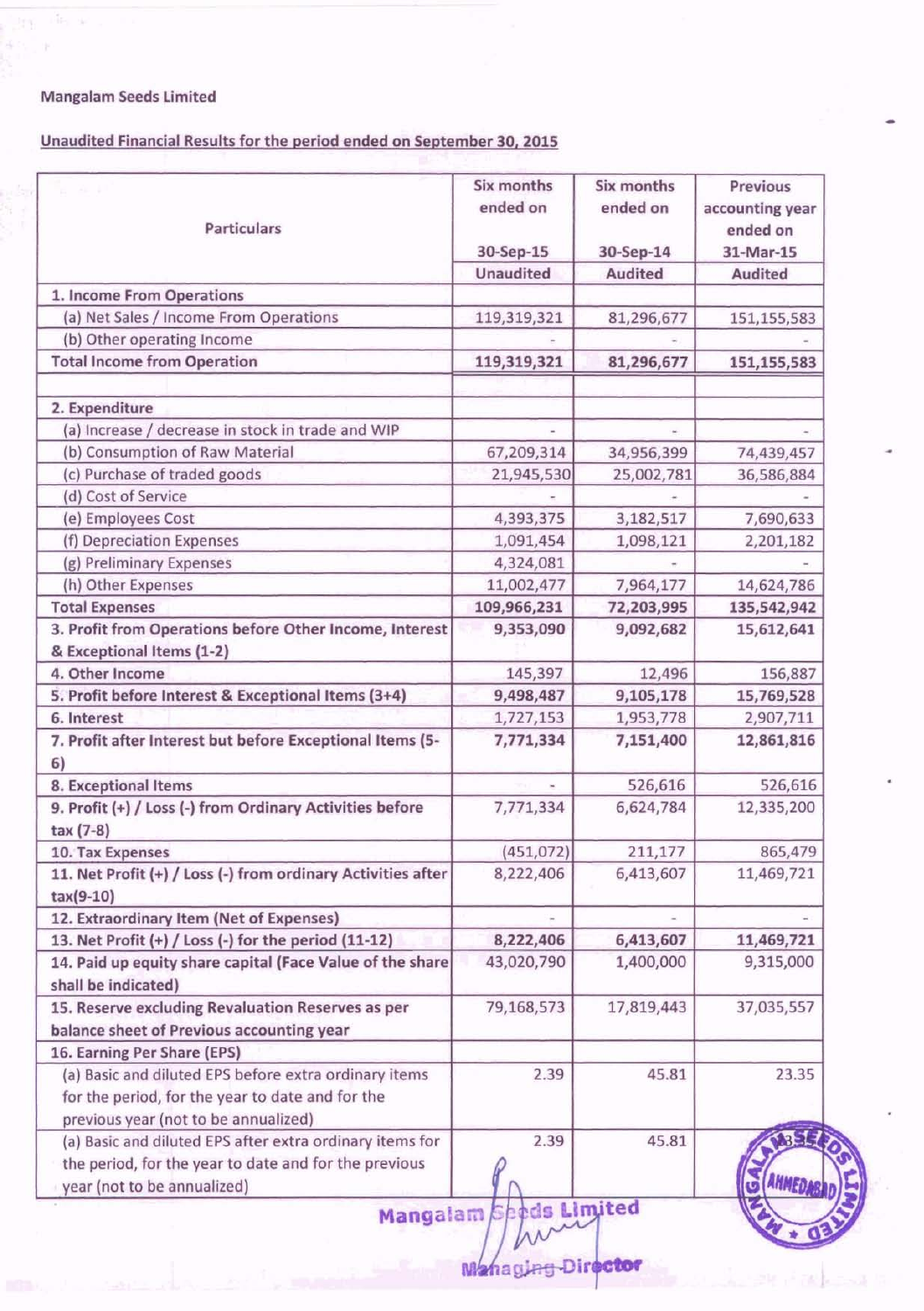| 17. Public Shareholding                                                                     |           |         |         |
|---------------------------------------------------------------------------------------------|-----------|---------|---------|
| - Number of Shares                                                                          | 1,140,000 | Nil     | Nil     |
| - Percentage of shareholding                                                                | 26.50%    | Nil     | Nil     |
| 18. Promoters and promoter group Shareholding                                               |           |         |         |
| (a) Pledged / Encumbered                                                                    |           |         |         |
| - Number of Shares                                                                          | Nil       | Nil     | Nil     |
| - Percentage of shares (as a % of the total<br>shareholding of promoter and promoter group) | Nil       | Nil     | Nil     |
| - Percentage of shares (as a % of the total share<br>capital of company)                    | Nil       | Nil     | Nil     |
| (b) Non-encumbered                                                                          |           |         |         |
| - Number of Shares                                                                          | 3,162,079 | 140,000 | 931,500 |
| - Percentage of shares (as a % of the total<br>shareholding of promoter and promoter group) | 100.00%   | 100.00% | 100.00% |
| - Percentage of shares (as a % of the total share<br>capital of company)                    | 73.50%    | 100.00% | 100.00% |

a Tho

**SEA** Mangalam **Seeds Limited** AHMEDABAD Director Mariag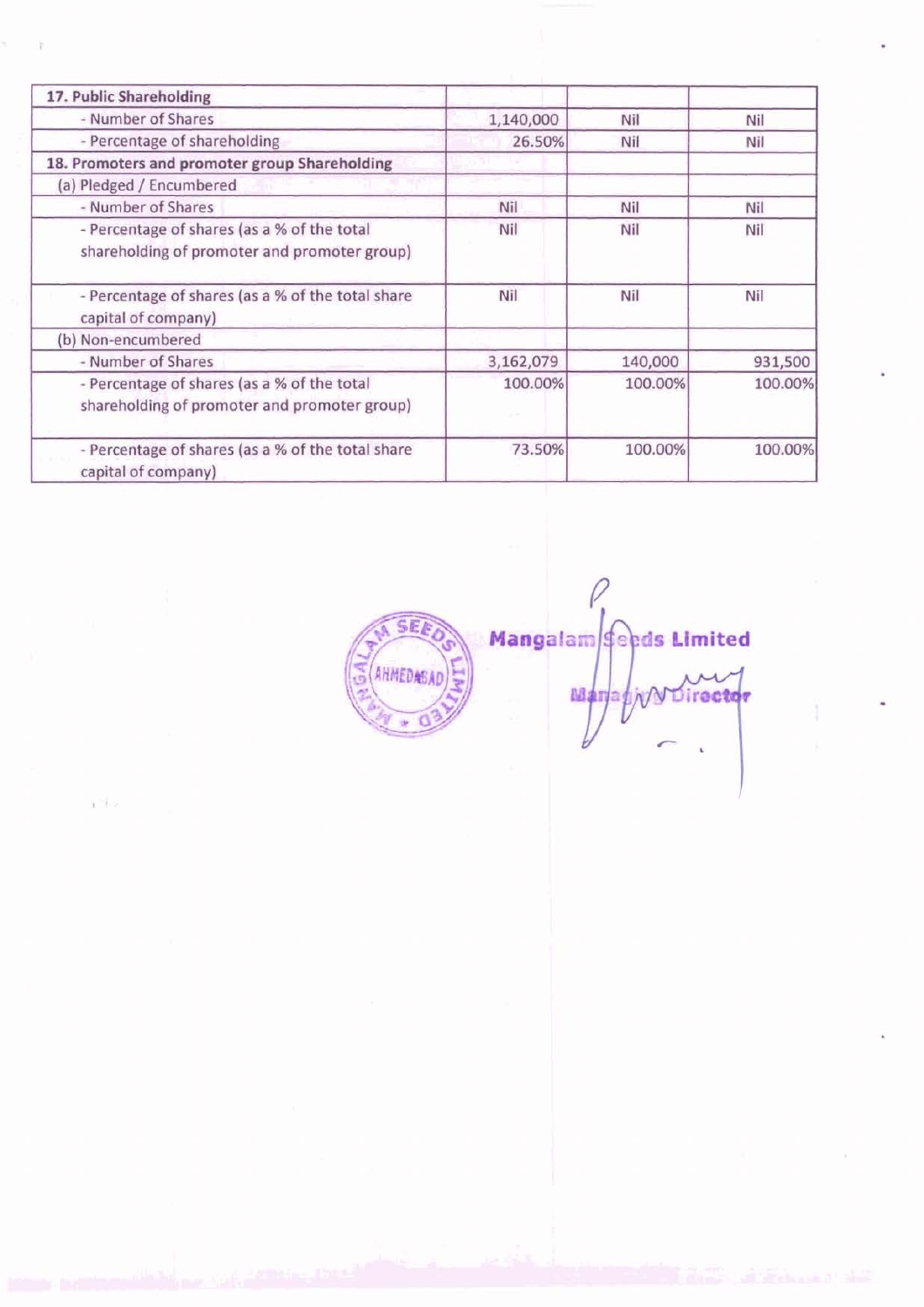**Notes: 1** Mangalam Seeds Limited

## Statement of Assets & Liabilities

|    |                  | <b>Particulars</b>           |                                                      | <b>AMOUNT IN</b><br>₹ | <b>AMOUNT IN</b><br>₹ | <b>AMOUNT IN</b><br>₹ |
|----|------------------|------------------------------|------------------------------------------------------|-----------------------|-----------------------|-----------------------|
|    |                  |                              |                                                      | 30-Sep-2015           | 30-Sep-2014           | 31-Mar-2015           |
| L  |                  |                              | <b>EQUITY AND LIABILITIES</b>                        |                       |                       |                       |
|    |                  | 1 Shareholders' funds        |                                                      |                       |                       |                       |
|    |                  | (a) Share capital            |                                                      | 43,020,790            | 1,400,000             | 9,315,000             |
|    |                  |                              | (b) Reserves and surplus                             | 79,168,573            | 17,819,443            | 37,035,557            |
|    |                  |                              |                                                      | 122,189,363           | 19,219,443            | 46,350,557            |
|    |                  |                              | 2 Share application money pending allotment          |                       |                       |                       |
| Nb |                  |                              | <b>3 Non-current liabilities</b>                     |                       |                       |                       |
|    |                  |                              | (a) Long-term borrowings                             | 119,268               | 3,000,320             | 290,547               |
|    |                  |                              | (b) Deferred Tax Liability (Net)                     |                       |                       | 41,096                |
|    |                  |                              | (c) Long Term Provisions                             | 1,294,791             | 776,008               | 1,025,399             |
|    |                  |                              | (d) Non-Current Liabilities                          |                       | 9,235,303             |                       |
|    |                  |                              |                                                      | 1,414,059             | 13,011,631            | 1,357,042             |
|    |                  | <b>4 Current liabilities</b> |                                                      |                       |                       |                       |
|    |                  |                              | (a) Short Term Borrowings                            | 38,516,740            | 33,132,624            | 31,734,724            |
|    |                  | (b) Trade payables           |                                                      | 13, 145, 533          | 24,270,038            | 2,275,410             |
|    | (c)              |                              | <b>Other Current Liabilities</b>                     | 3,795,805             | 4,242,365             | 3,817,779             |
|    |                  |                              | (d) Short term Provisions                            | 1,191,000             | 505,240               | 398,332               |
|    |                  |                              |                                                      | 56,649,078            | 62,150,267            | 38,226,245            |
|    |                  |                              |                                                      | 180,252,500           | 94,381,341            | 85,933,344            |
| П. | <b>ASSETS</b>    |                              |                                                      |                       |                       |                       |
|    |                  | 1 Non-current assets         |                                                      |                       |                       |                       |
|    | (a)              | <b>Fixed assets</b>          |                                                      |                       |                       |                       |
|    |                  | (i)                          | Tangible assets                                      | 25,924,905            | 6,572,120             | 24,562,521            |
|    |                  | (iii)                        | Intangible assets                                    |                       |                       |                       |
|    |                  | (iii)                        | Capital work-in-progress                             |                       |                       |                       |
|    |                  | (iv)                         | Intangible assets under development                  |                       |                       |                       |
|    | (b)              |                              | <b>Other Non-current Assets</b>                      |                       |                       |                       |
|    |                  |                              | Deffered Tax Assets (Net)                            | 1,013,019             | 88,207                |                       |
|    |                  |                              | Preliminary Expenses (to the extent not written off) |                       | 46,712                | 31,142                |
|    | (c)              |                              | Non-current Investments                              | 300,000               |                       | 300,000               |
|    |                  |                              |                                                      | 27,237,924            | 6,707,039             | 24,893,663            |
|    | 2 Current assets |                              |                                                      |                       |                       |                       |
|    | (a)              | Inventories                  |                                                      | 75,394,277            | 47,432,135            | 30,188,606            |
|    | (b)              |                              | <b>Trade receivables</b>                             | 42,096,342            | 23,878,091            | 18,054,422            |
|    | (c)              |                              | Cash and cash equivalents                            | 27,059,540            | 15,376,474            | 4,547,624             |
|    | (d)              |                              | Short-term loans and advances                        | 3,734,206             | 23,990                | 93,120                |
|    | (e)              |                              | <b>Other Current Assets</b>                          | 4,730,211             | 963,612               | 8,156,409             |
|    |                  |                              |                                                      | 153,014,576           | 87,674,302            | 61,040,181            |
|    |                  |                              |                                                      | 180,252,500           | 94,381,341            | 85,933,344            |
|    |                  |                              |                                                      |                       |                       |                       |



Mangalam **<u>feeds Limited</u>** an<sub>4</sub> Director